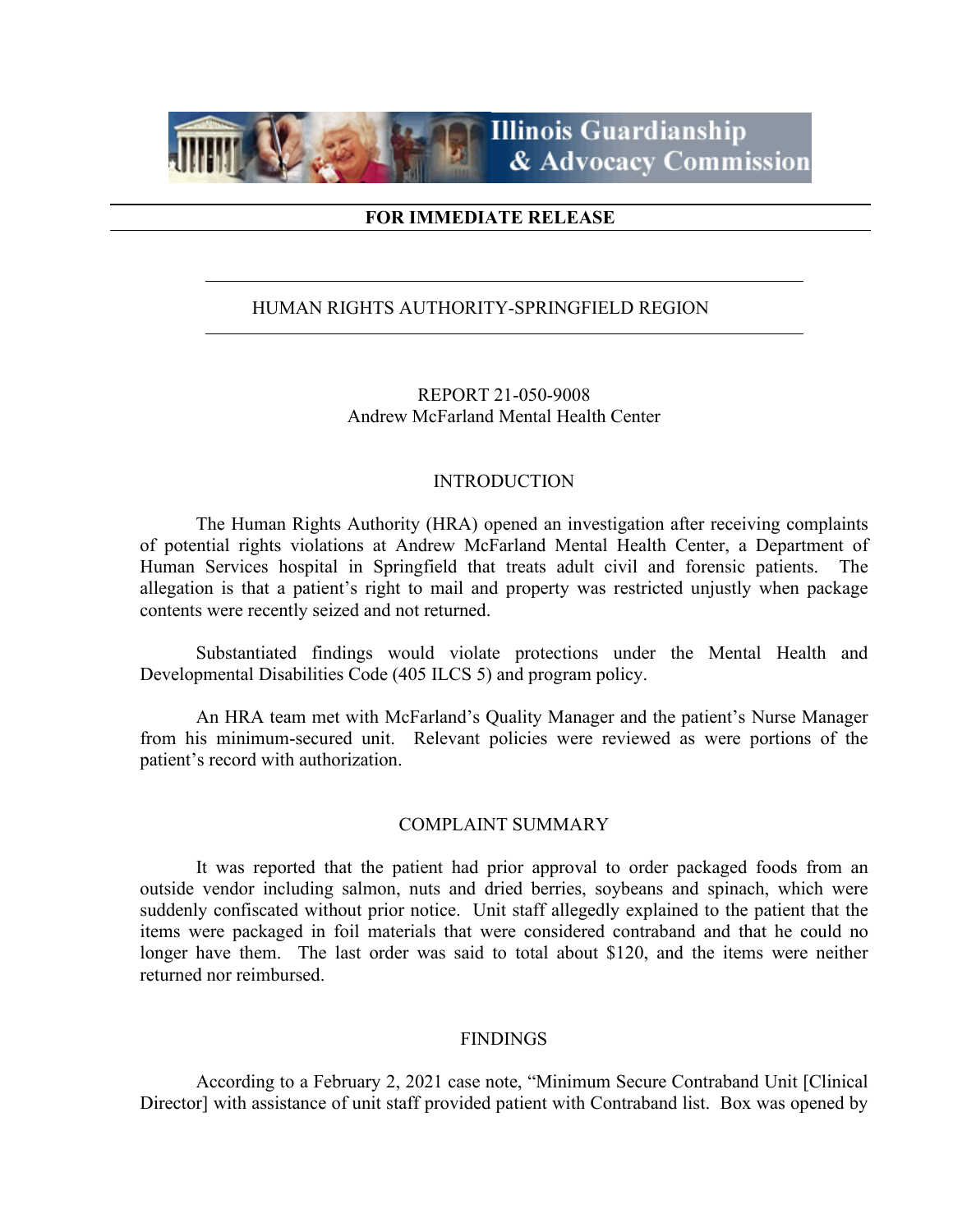patient and items that were contraband but allowed under staff supervision were placed in patient contraband folder. Items that were not allowed will be stored in storage cabinet or returned to family via mail. [Patient] requested a Restriction of Rights, CD explained that this was policy. [Patient] said, 'That policy is only for Medium security units' CD showed him the top of the page that referenced Minimum security. After taking out the contraband items he again asked for a restriction of rights because we were refusing his property. He provided CD with updated address for his mother so that we could mail back items from his box and from a recent [vendor] delivery."

The staff we spoke with explained that the items confiscated from this patient, such as the salmon pouches, contained an aluminum or foil lining that has always been on the facility's contraband lists, civil and forensic, and is restricted from use. They relaxed on this particular restriction however, and multiple patients were getting items in this type of packaging for some time, so the staff decided to start enforcing the rule again. One patient received about twenty or thirty of these packages, for example. The facility also recently updated its contraband list and the staff felt it would be better to follow. They said that aluminum/foil can be shaped into something harmful, used to scratch or stick into electrical outlets, which is likely why it makes the list. This patient is now allowed to order salmon in different packaging and that seems to be going well. He can also have the less perishable food items, such as the nuts and berries, replaced into zip lock bags for his use, instead of having them confiscated as they intend to accommodate his protein preferences.

Packages are opened in front of the receiving patient and the contents are inspected for safety before handing over. Any restricted item is stored or sent back at facility expense as appropriate. But it was expressed that there could be some disparity in the rule's application unit-to-unit since it is ultimately the inspecting staff's discretion on whether contents or packaging materials are acceptable. In this case the patient was given a contraband list on admission, as is practice with all patients, and then he was provided a revised list at the time his package was restricted. There was no change on the aluminum/foil within the policy, and the confiscated items were sent to the patient's mother. A restriction notice was therefore unnecessary. The Quality Manager followed up with us after reviewing shipment receipts from McFarland's storeroom to the patient's mother, showing one package sent to her in February and another sent to her in May 2021.

#### **CONCLUSION**

McFarland's contraband list is included in a patients' handbook that is shared with them and their families on admission. The list divides certain items into three classes: Contraband: confiscated and not returned; Restricted: not allowed for personal use, sent home or stored, and Potentially Dangerous: may not be retained but stored in a safe location for use under staff supervision. The HRA reviewed a list from 2018 when this patient was admitted, and one from 2021, both of which restricted "Aluminum or tin foil or cans".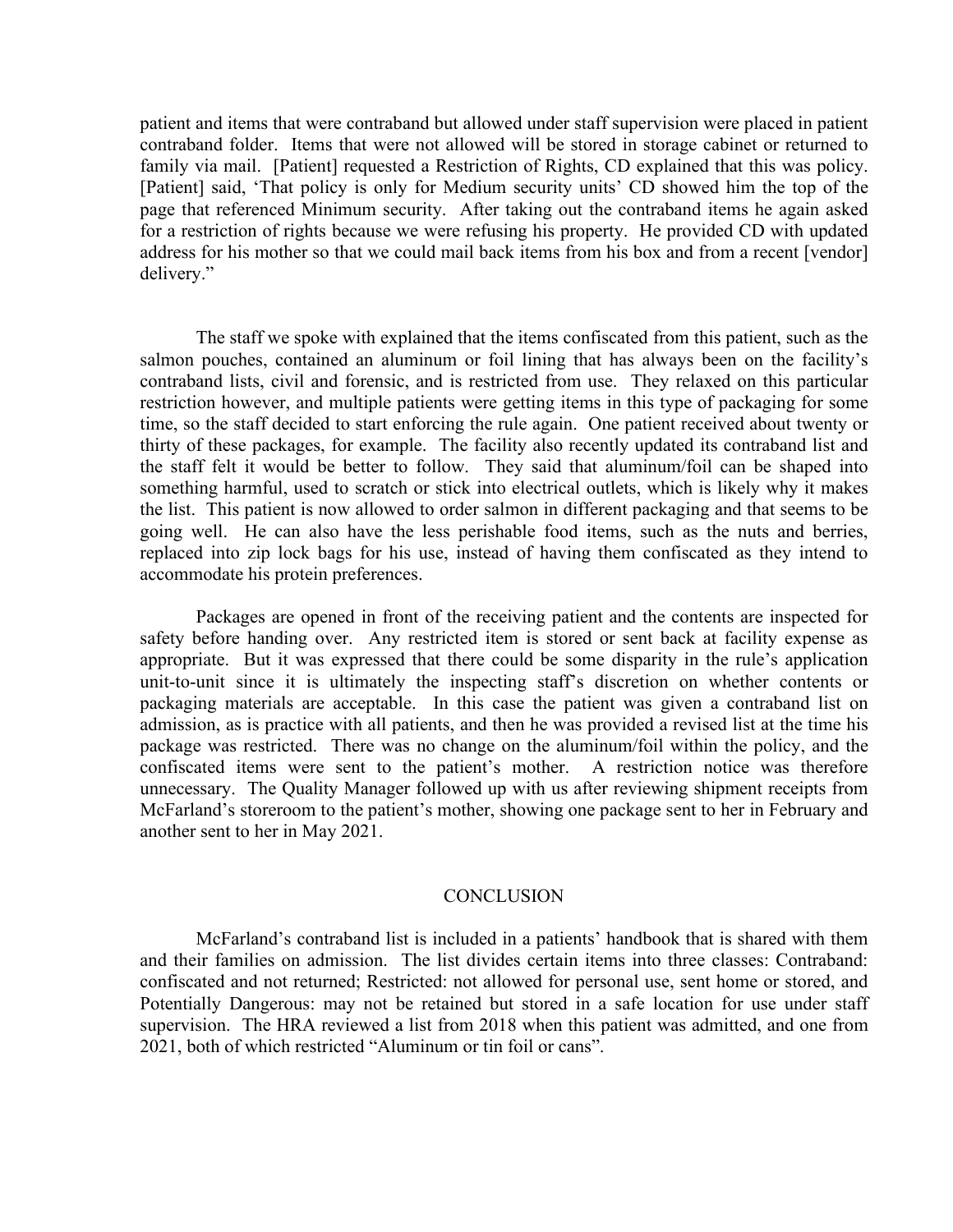The Code allows patients to receive mail and to receive, possess and use personal property. "(a) Possession and use of certain classes of property may be restricted by the facility director when necessary to protect the recipient or others from harm, provided that notice of such restriction shall be given to all recipients upon admission." (405 ILCS 5/2-103; 2-104). Written notices are otherwise given whenever rights under Chapter II are restricted. (405 ILCS 5/2-201).

In this case the unit staff allowed the patient to receive a restricted product for most of his time there and then suddenly decided to reapply the rule. While the HRA promotes appropriate individual concessions, allowing patients a restricted item and then pulling it abruptly only tantalizes them, and policies that deem items unsafe should not be negotiable but applied consistently in the facility. A policy violation is substantiated.

#### RECOMMENDATION

-McFarland must avoid policy disparity by identifying specifically what aluminum and foil products qualify as restrictions and then being consistent, unit-to-unit.

## **RESPONSE**

# **Notice: The following page(s) contain the provider response. Due to technical requirements, some provider responses appear verbatim in retyped format**.